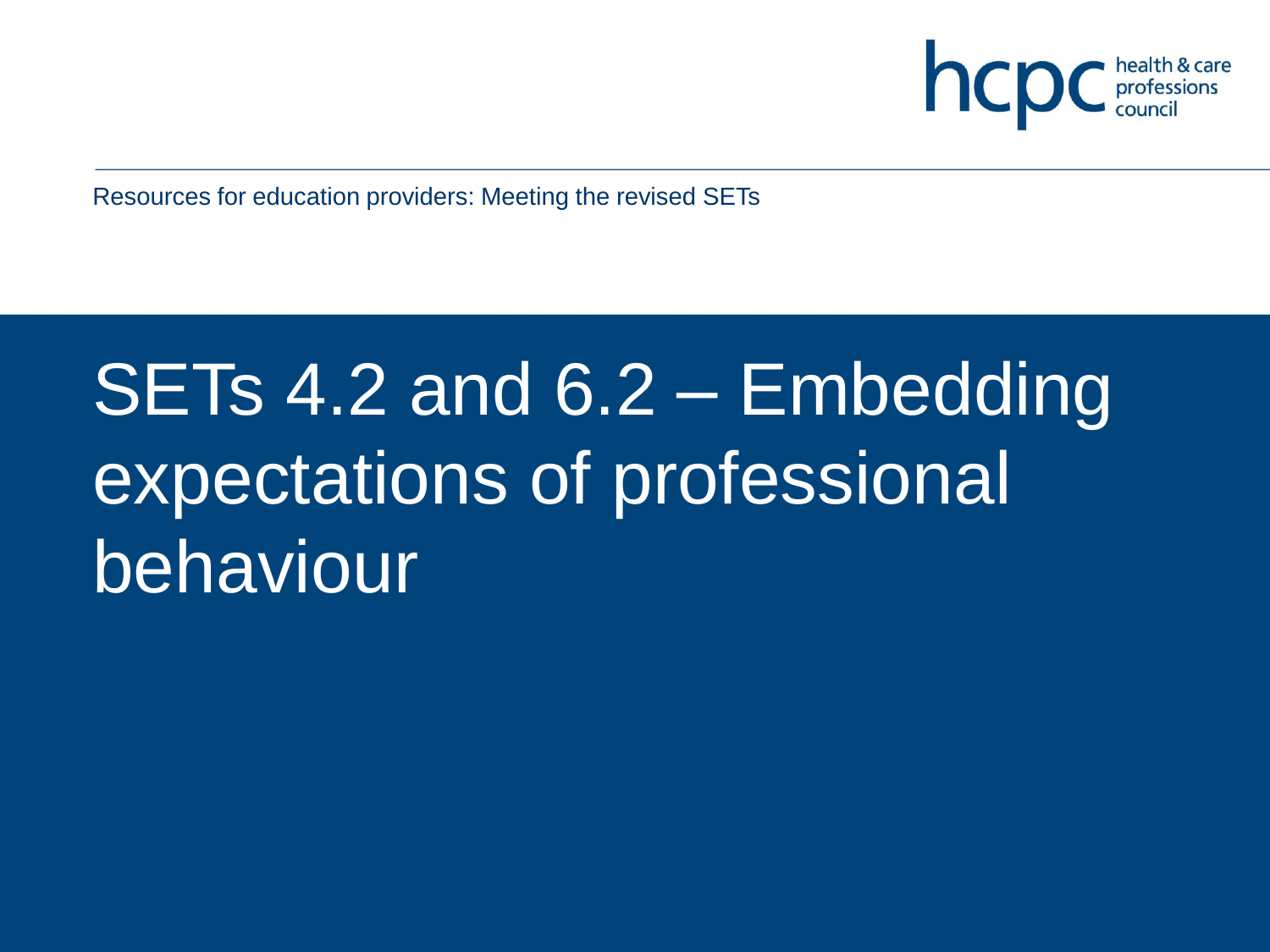

#### **Embedding expectations of professional behaviour, and the HCPC standards of conduct, performance and ethics**

- 4.2 The learning outcomes must ensure that learners understand and are able to meet the expectations of professional behaviour, including the standards of conduct, performance and ethics.
- 6.2 Assessment throughout the programme must ensure that learners demonstrate they are able to meet the expectations of professional behaviour, including the standards of conduct, performance and ethics.

Standards ensure expectations of professional behaviour, including our standards of conduct, performance and ethics, are embedded into the programme's curriculum and assessment



Ensures these expectations are explicitly taught and assessed through the programme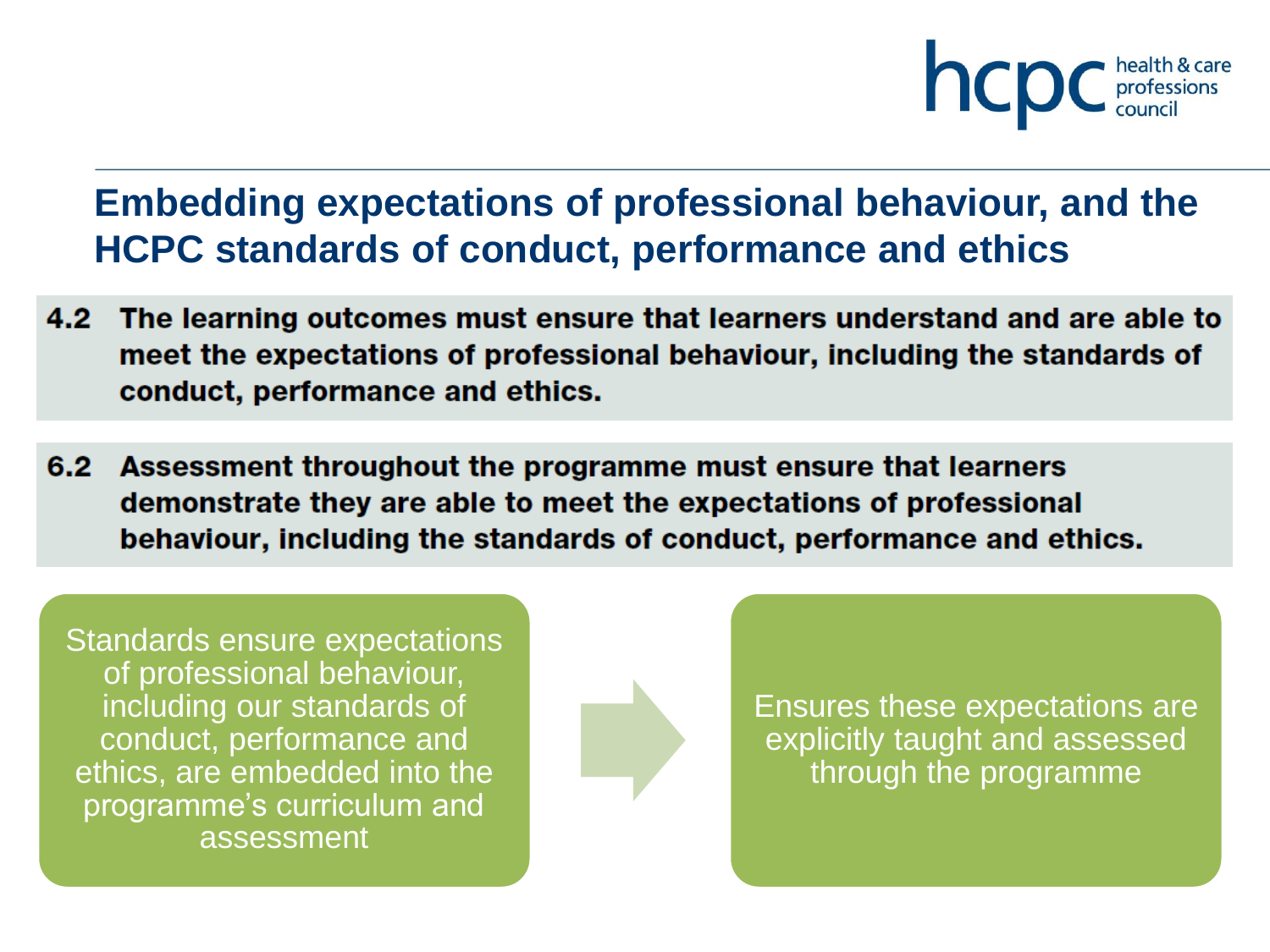

#### **How these standards ensure expectations of professional behaviour is embedded**

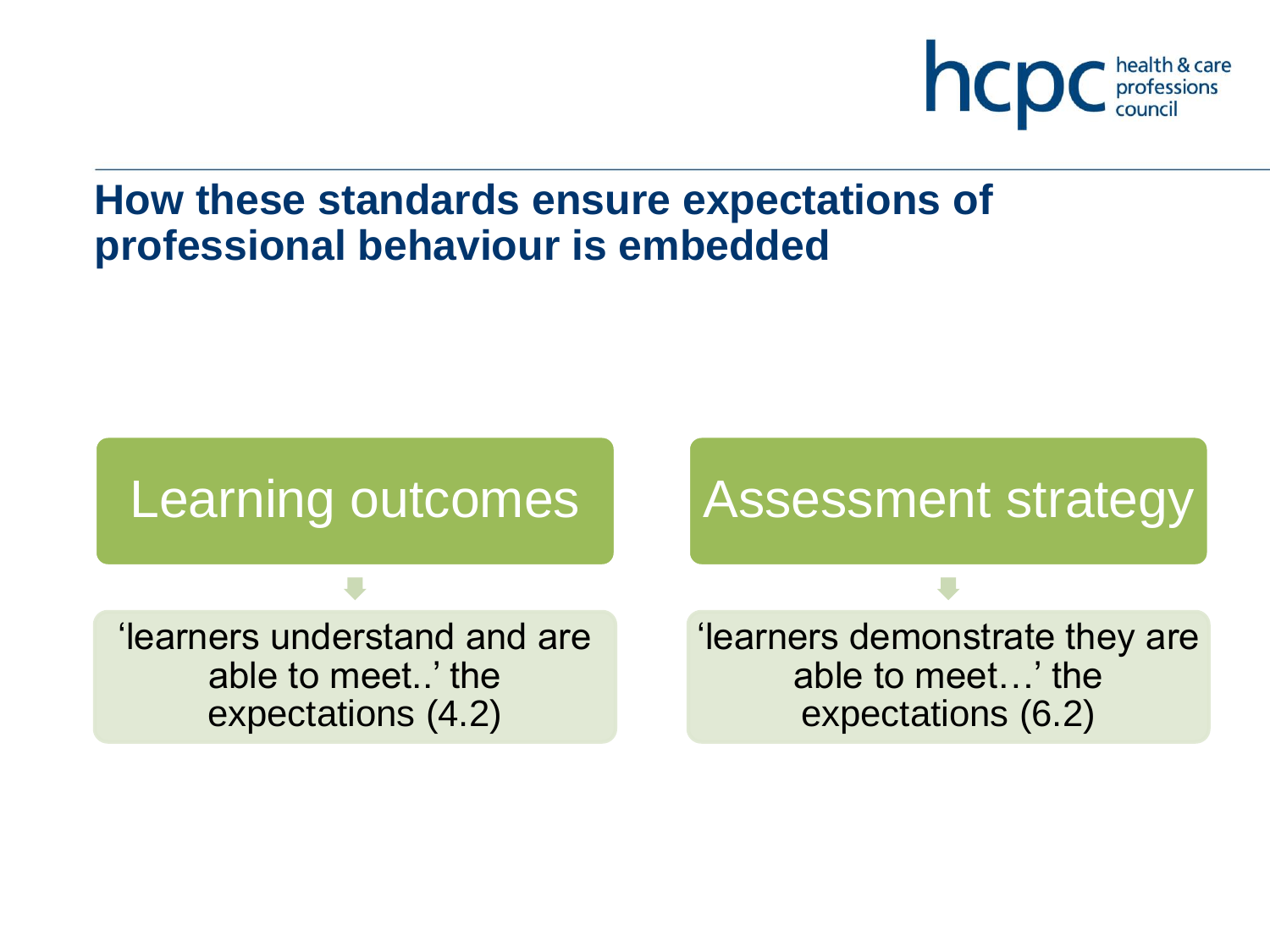

#### **To meet the SCPEs, registrants must:**



We expect programmes to be able to demonstrate how all of these areas are taught and assessed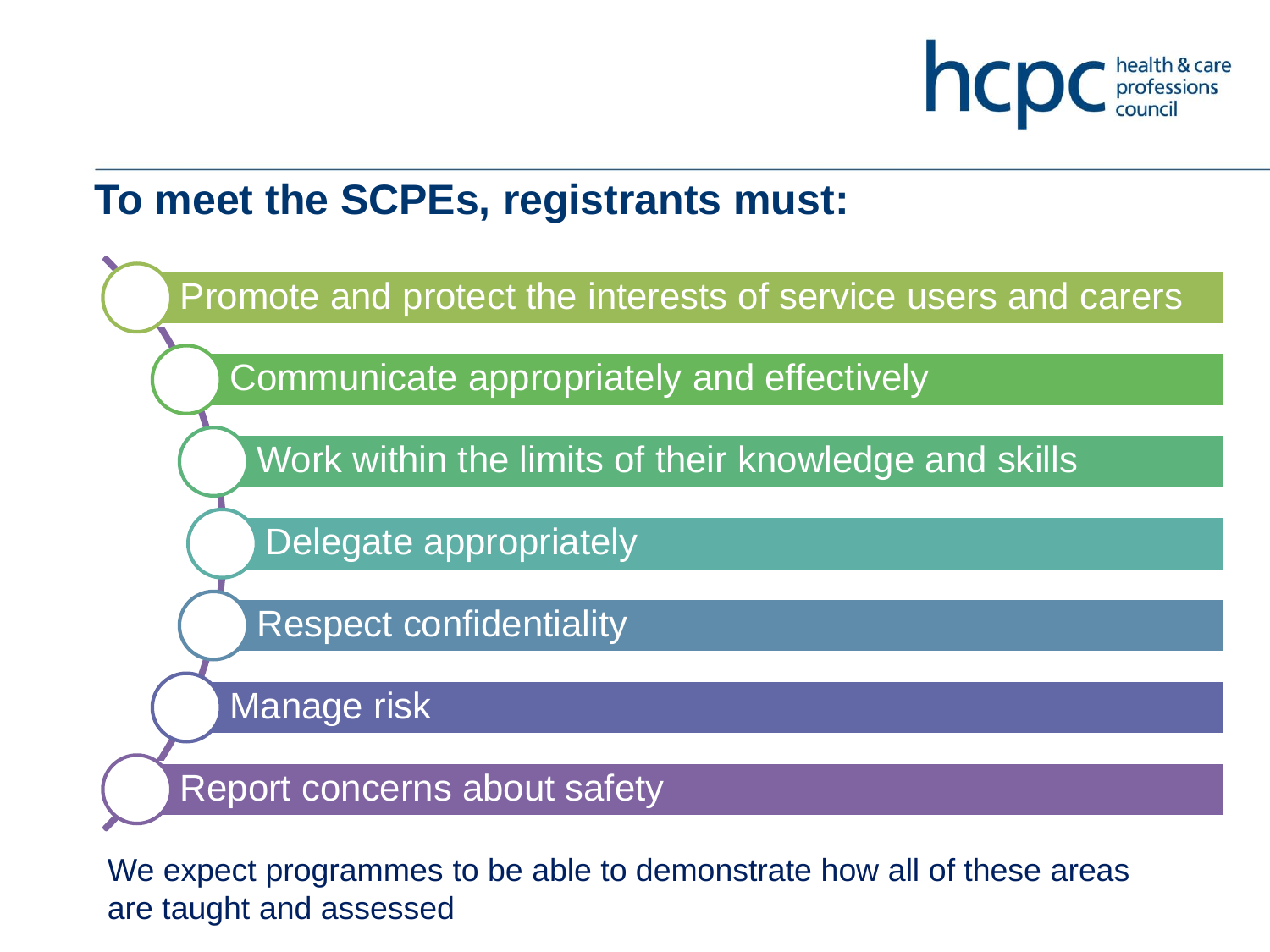

### **Evidence you could provide**

Information about how teaching activities help learners understand expectations of professional behaviour



✓

learning enhances teaching activities in this area

How reflective and formative assessments are used in this area

**V** Now reflective and Where in the learning outcomes and assessments this area is embedded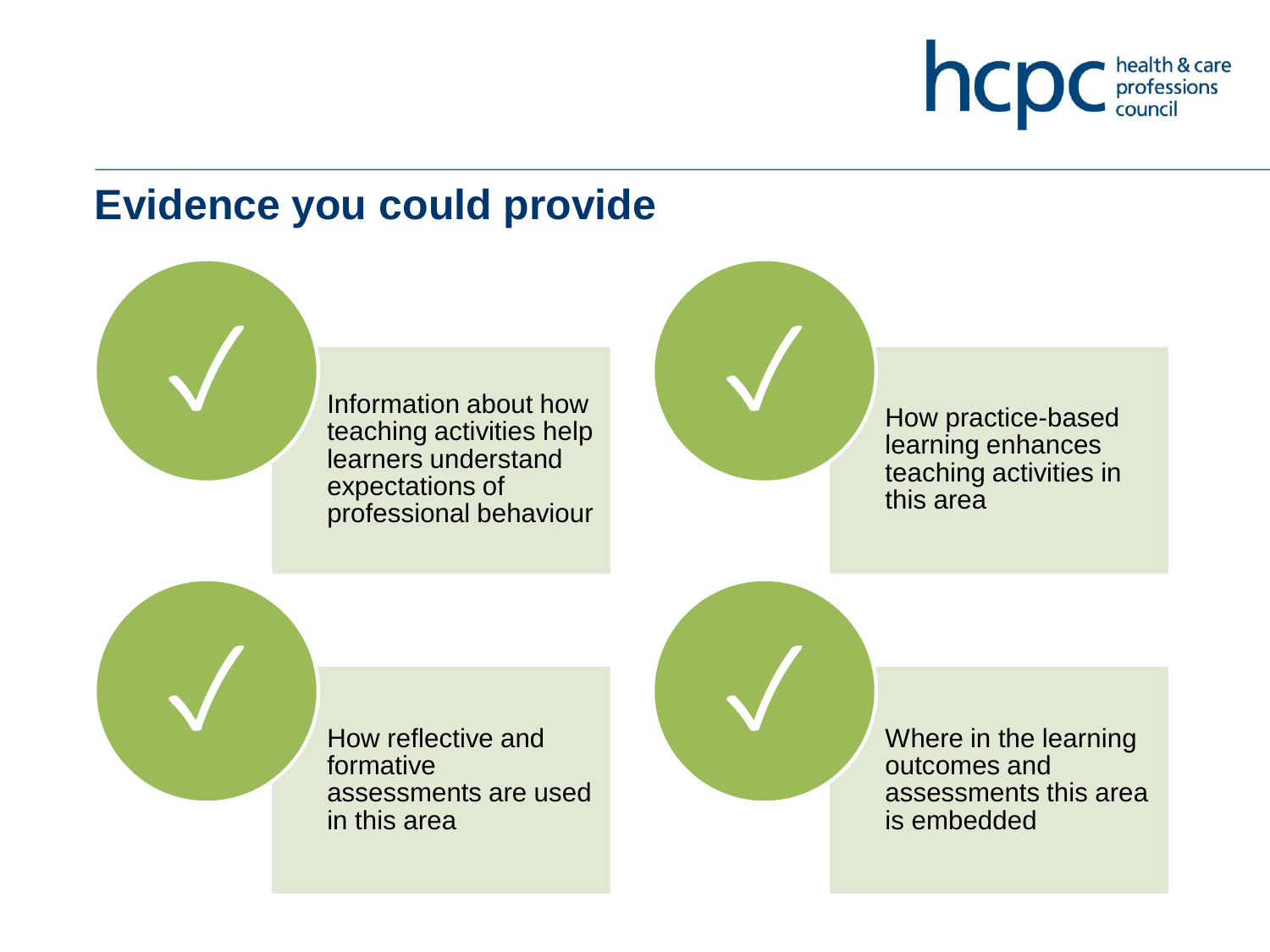

### **Guidance and information about the standards of conduct, performance and ethics**

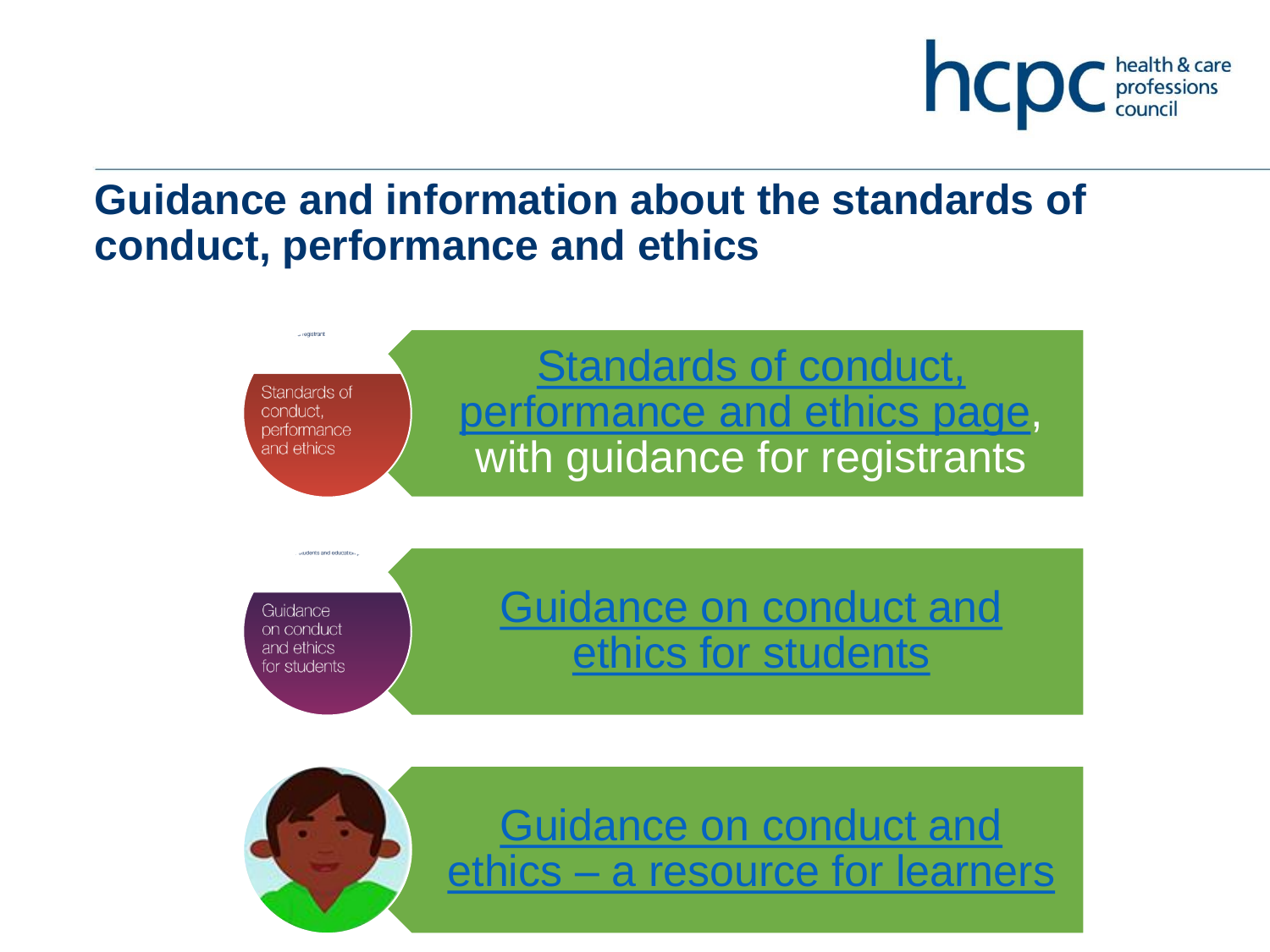

**SET 4.2 The learning outcomes must ensure that learners understand and are able to meet the expectations of professional behaviour, including the standards of conduct, performance and ethics.**

This standard is about making sure that learners understand and are able to meet the expectations associated with being a regulated professional.

**Background:** Westerfair University are currently going through the major change process for their Postgraduate Diploma in Social Work programme. They have highlighted that they are amending their module structure and learning outcomes due to a faculty wide curriculum redevelopment programme. The HCPC have asked the education provider to demonstrate how they meet this standard when providing evidence to support how the programme continues to meet the standards.

**Approach:** As part of their professionalism and ethics module, the education provider have cited the HCPC standards of conduct, performance and ethics, and the guidance on conduct, performance and ethics for students in their bibliography. Some of the learning outcomes of this module include that learners understand how to work within their scope of practice, and to respect confidentiality.

**Evidence:** The programme team have provided their module descriptors.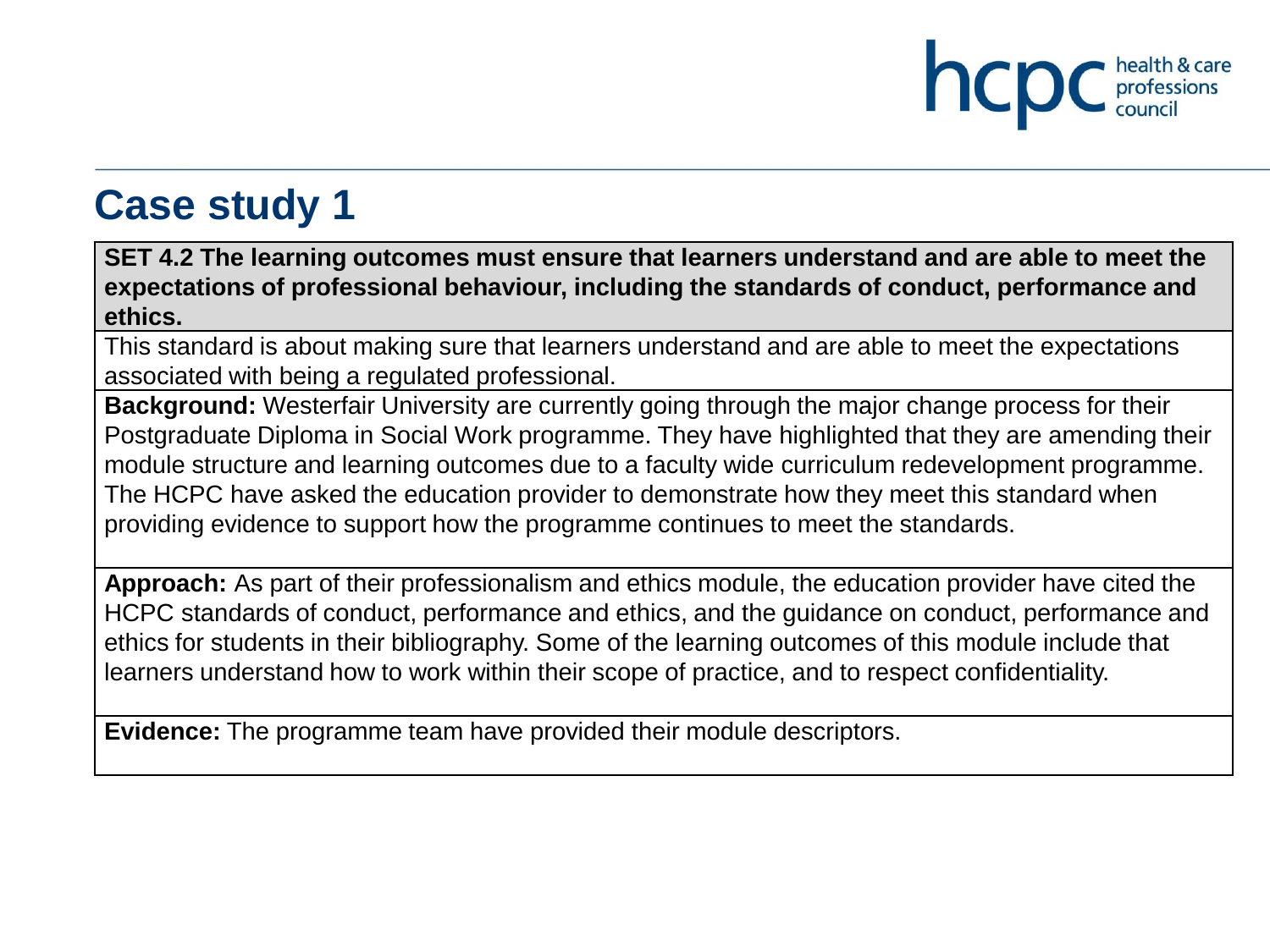

#### **Questions to consider:**

- 1. Could this approach meet the standard?
- 2. How could this approach be improved?
- 3. What other standards could be impacted by this approach?
- 4. How else could this standard be met?

#### **Things to think about:**

- 1. How is citing the document evidence that learner will understand and be able to meet expectations of professional behaviour?
- 2. How are the areas from the standards of conduct, performance and ethics other than scope of practice, and respecting confidentiality being covered?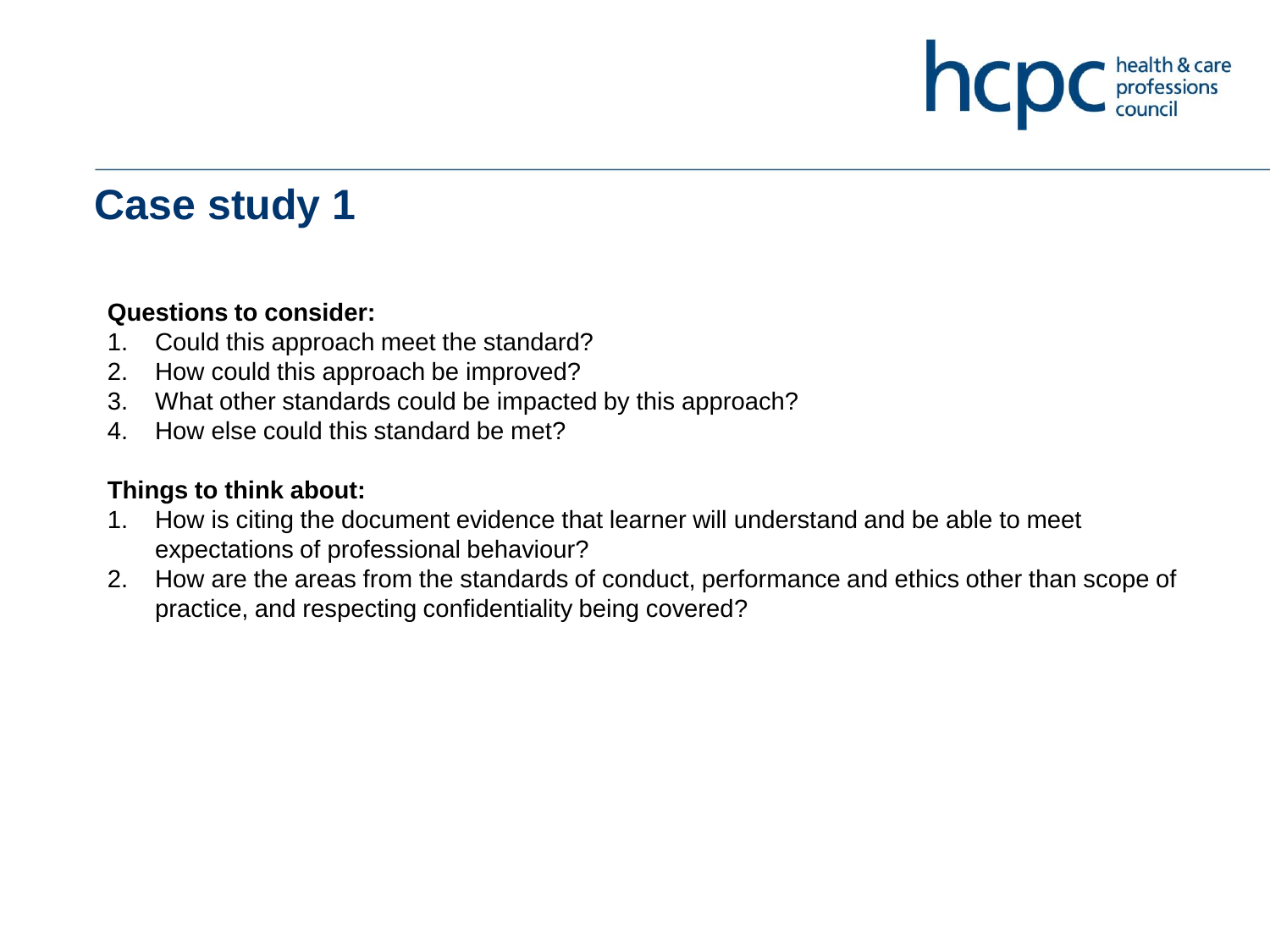

**SET 6.2 Assessment throughout the programme must ensure that learners demonstrate they are able to meet the expectations of professional behaviour, including the standards of conduct, performance and ethics.**

This standard is about how learners are able to demonstrate that they understand the expectations associated with being a regulated professional by the time they complete the programme.

**Background:** Linton University pride themselves in producing "High quality health and social care professionals". Within the Higher Education sector, they are seen as a pioneer of innovative health and social care education. Their new operating department practitioner programme will join a range of allied health professional (AHP) programmes already offered by the education provider.

**Approach:** The learner responsibilities section of the programme handbook states "Due to the nature of this programme, there is an expectation of professional behaviour from learners." The assessment strategy states that "learners will be formatively assessed on their professional conduct throughout the programme to ensure that they are appropriately prepared before applying for registration with the HCPC on successful completion of the programme".

**Evidence:** The education provider has mapped to these sections of the programme handbook and assessment strategy in their evidence. No further detail is provided.